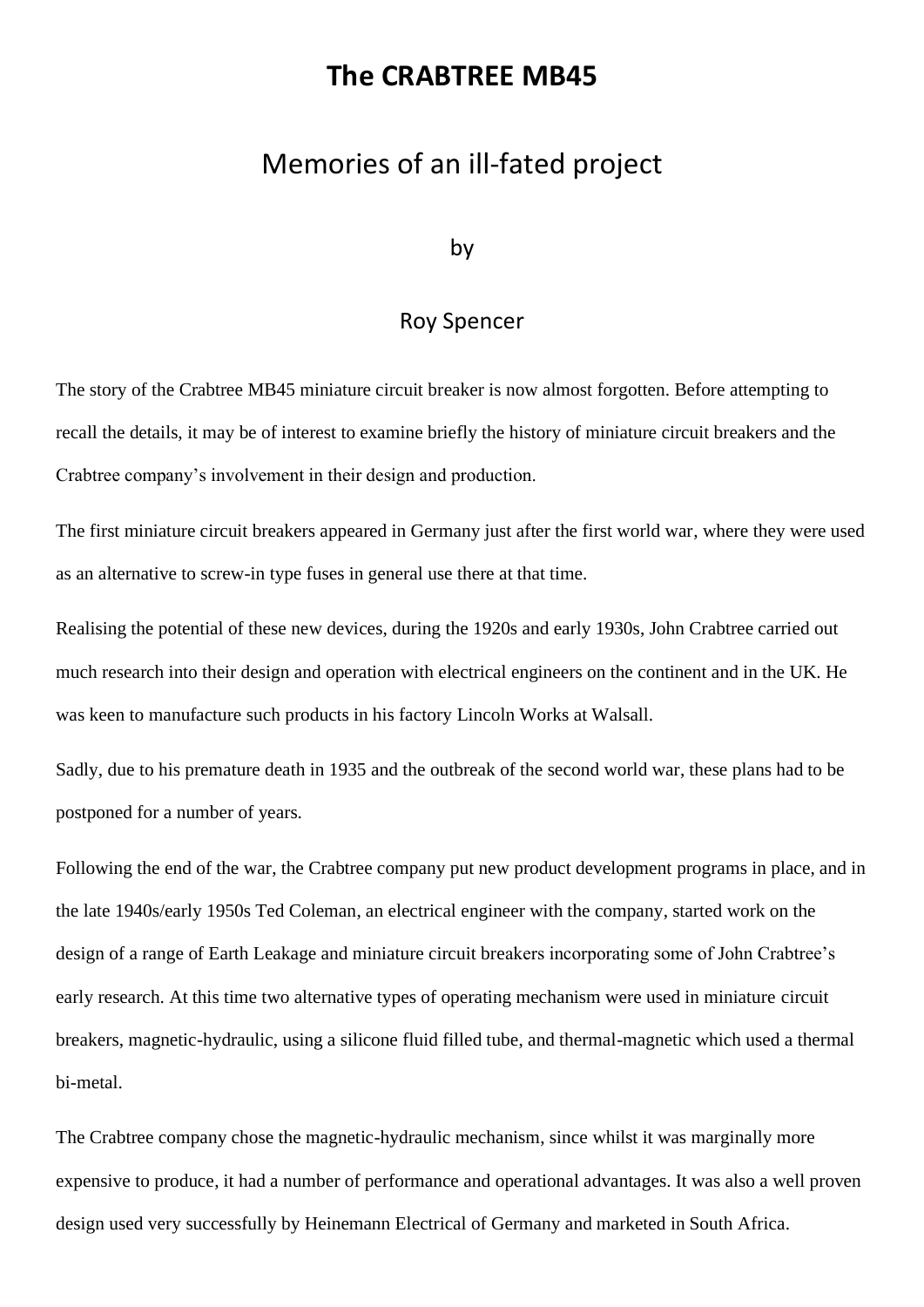Design of the new circuit breaker products progressed well, and in 1956 the E60 voltage operated Earth Leakage circuit breaker was launched, rapidly becoming established as a market leading product.

This was followed by the F60 and C50 miniature circuit breaker ranges in 1957 and 1961 respectively.

In 1955, Jim Robbins (BSc. C.Eng. FIEE. FIMechE.) a very well-qualified engineer, joined the company to head up circuit breaker sales. Also, in 1959 a short circuit testing station with a short circuit capacity of 10,000 Amps was installed at Lincoln Works, putting the company at the forefront in the research and testing of miniature circuit breakers.

Due to the quality and performance of the product, and the promotional and technical support given by Jim Robbins and his team, the Crabtree C50 range rapidly became the market leader for industrial and commercial installations. Also, since its magnetic-hydraulic mechanism remained stable over a wide range of temperatures, it was used extensively in export markets.

During the 1950s and early 60s, large local authority and private housing developments were taking place throughout the UK, including the building of multi storey flats in most towns and cities.

These developments created a large demand for domestic consumer units.

In the UK rewireable fuses were in general use at that time, with which the C50 was unable to compete on price, such large demand mainly being met by low cost moulded or metal consumer units with brands such as Wylex being dominant.

Recognising this major business opportunity in the early 1960s, Jim Robbins submitted a new product design brief to the Crabtree board. This was for a range of small domestic consumer units with miniature circuit breakers to be price competitive with the equivalent rewireable units.

And so, the concept of the MB45 was born.

At the end of the 1950s, after more than twenty-five years' service, designer Ted Coleman had left the company, eventually to be replaced by Stan Clives.

Under Stan, design of the MB45 commenced in the mid 1960's.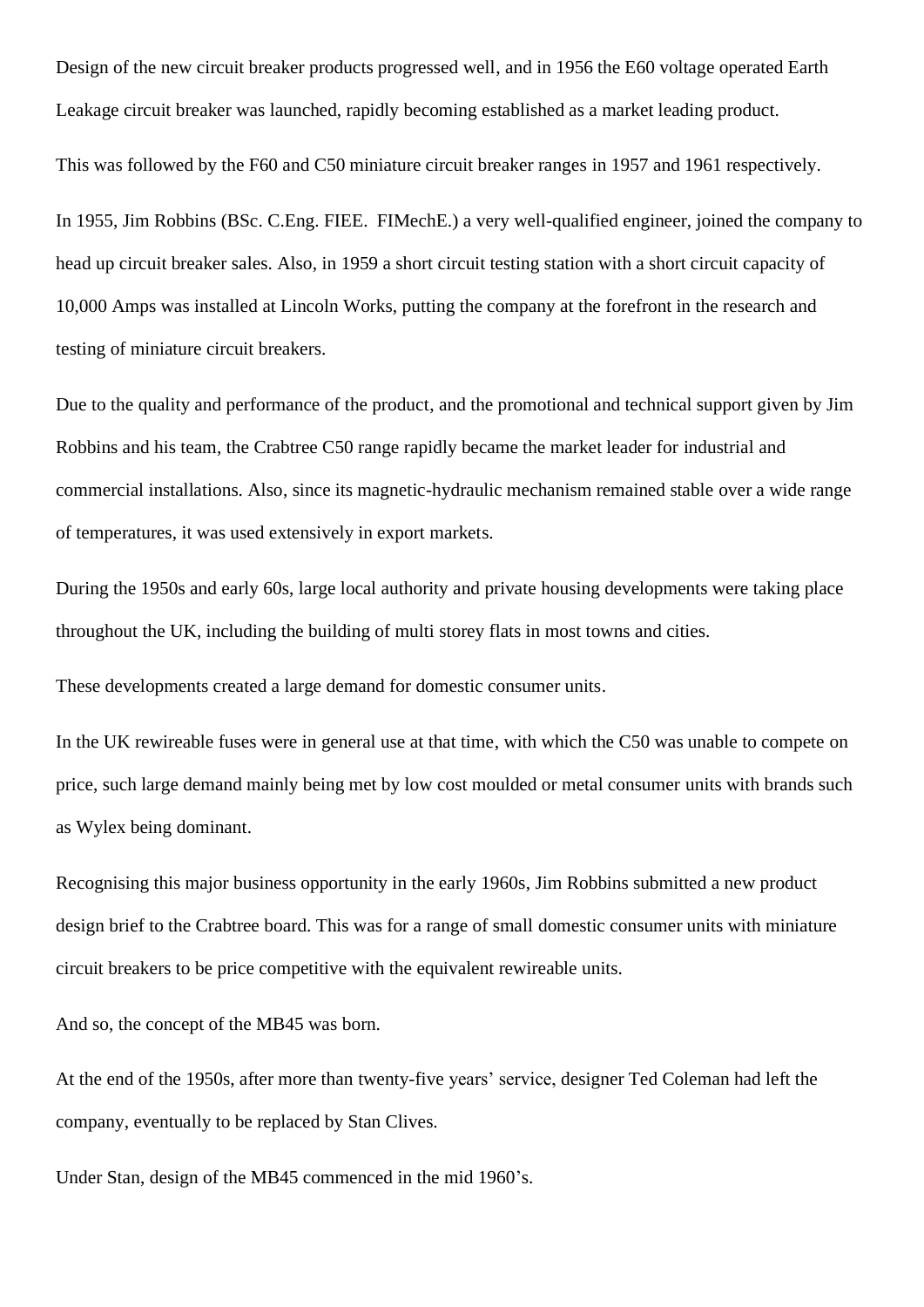In order to meet the competitive price level required, the proposed miniature circuit breaker had to be of the thermal-magnetic type, so departing from the company's previous magnetic-hydraulic designs.

It needed to have ratings up to at least 45 Amps, and a short circuit duty capability of at least 2,500 Amps. Design and development of the circuit breaker proceeded slowly, taking over ten years during which time much testing and modification to components took place in an effort to achieve an elusive acceptable performance.

This was a time of change within the company. Jim Robbins becoming marketing and sales director, with Jim Butcher replacing Tom Wintle as technical director.

All of this was however overshadowed by the take-over of the company by Ever Ready in 1972.

Work on the MB45 continued, and by the mid 1970's development and tooling for the range was complete.

The small single pole circuit breaker was 0.5 inch wide, with ratings of 5 to 45 Amps and with a short circuit duty capability of just 1500/2000 Amps. A 6 way moulded consumer unit

and larger metal versions were available. The company was now keen to start to recoup its expenditure on the project, it also urgently needed a product with which to compete in the domestic consumer unit market.

Pressure was therefore building to launch the MB45, and so plans for a major national launch were prepared.



Promotional literature was designed, this included a board game with counters and dice entitled "The Power Game", this was modelled on the popular TV series of the time and was designed to create an element of fun during the launch.

Stocks of the product were manufactured and a series of presentations around the UK were planned.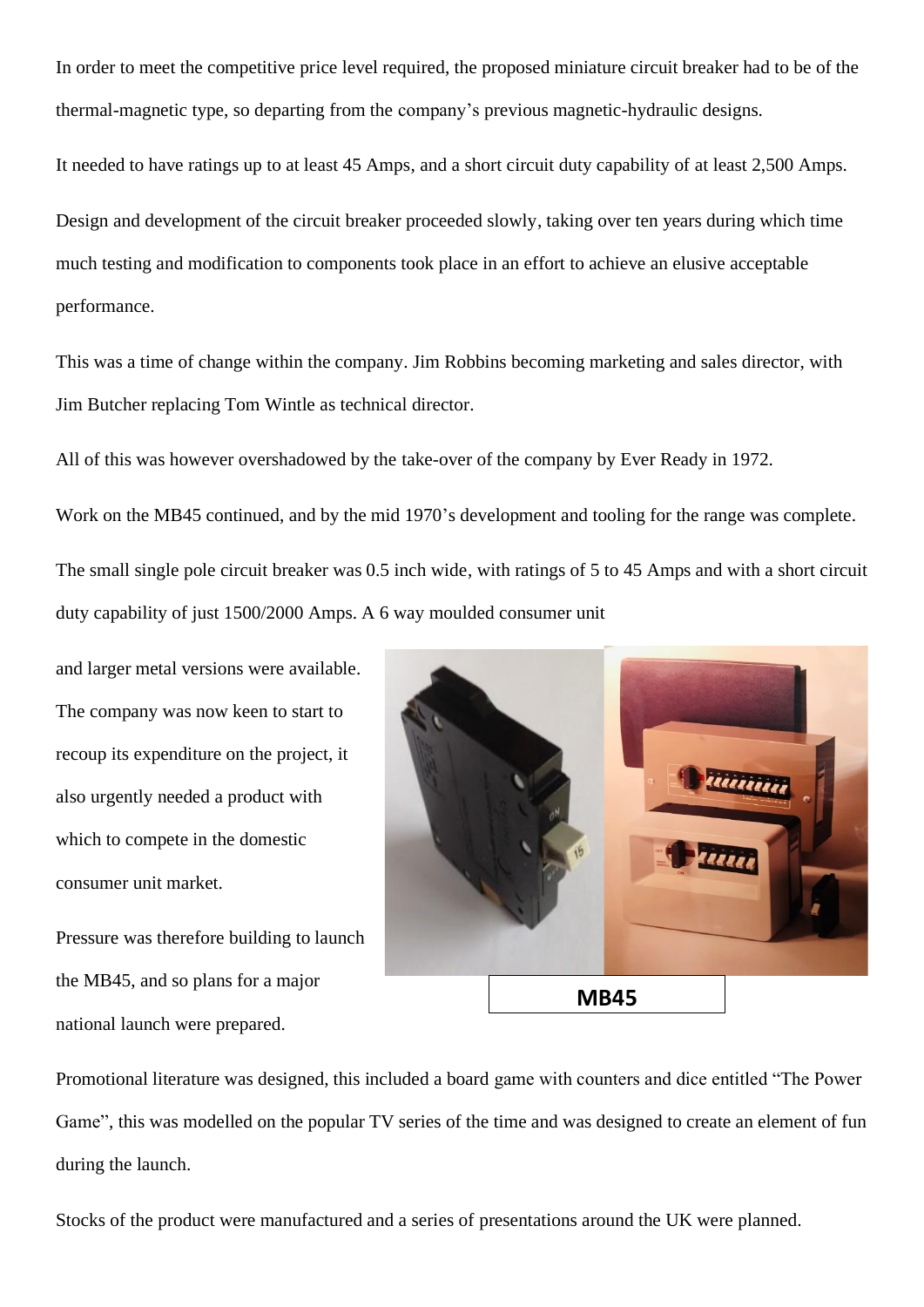Within the company however engineers and the marketing team had serious doubts as to the viability of the MB45.

During the fifteen years since the original design brief had been prepared, market requirements had changed significantly. Higher performance current limiting circuit breakers with short circuit duty capability up to 6000 Amps were now being introduced in modern attractive consumer units which had the flexibility to also accept high sensitivity residual current earth leakage circuit breakers and other devices.

In all of these respects MB45 could not compete, and a decision was taken at board level to terminate the project.

All work on the launch was immediately cancelled, and all stocks of the product were scrapped.

At this time Stan Clives left the company.

The ill-fated MB45 project had come to an end. On reflection it was perhaps a tall order to try to achieve the levels of performance and quality at the price required.

Following the demise of the MB45 in the late 1970s, the company needed to urgently restructure its miniature circuit breaker product offering. It did not have a product with which to compete in the domestic consumer unit market, and the C50 range was twenty years into its product life cycle and starting to lose business to competitors.

Moving rapidly, Crabtree reached agreement with Busch-Jaeger of Germany to acquire the design and manufacturing rights for a small high performance current limiting miniature circuit breaker with ratings up to 50 Amps and a short circuit duty capability of 6000 Amps.

With slight design adaptations to make it suitable for the UK market, and with a range of modern attractive consumer units of Crabtree design, the new circuit breaker went into production.

It was launched as the Starbreaker range in 1979, not a moment too soon, as that same year, one of the company's major competitors, MK Electric, launched its first range of current limiting miniature circuit breaker consumer units.